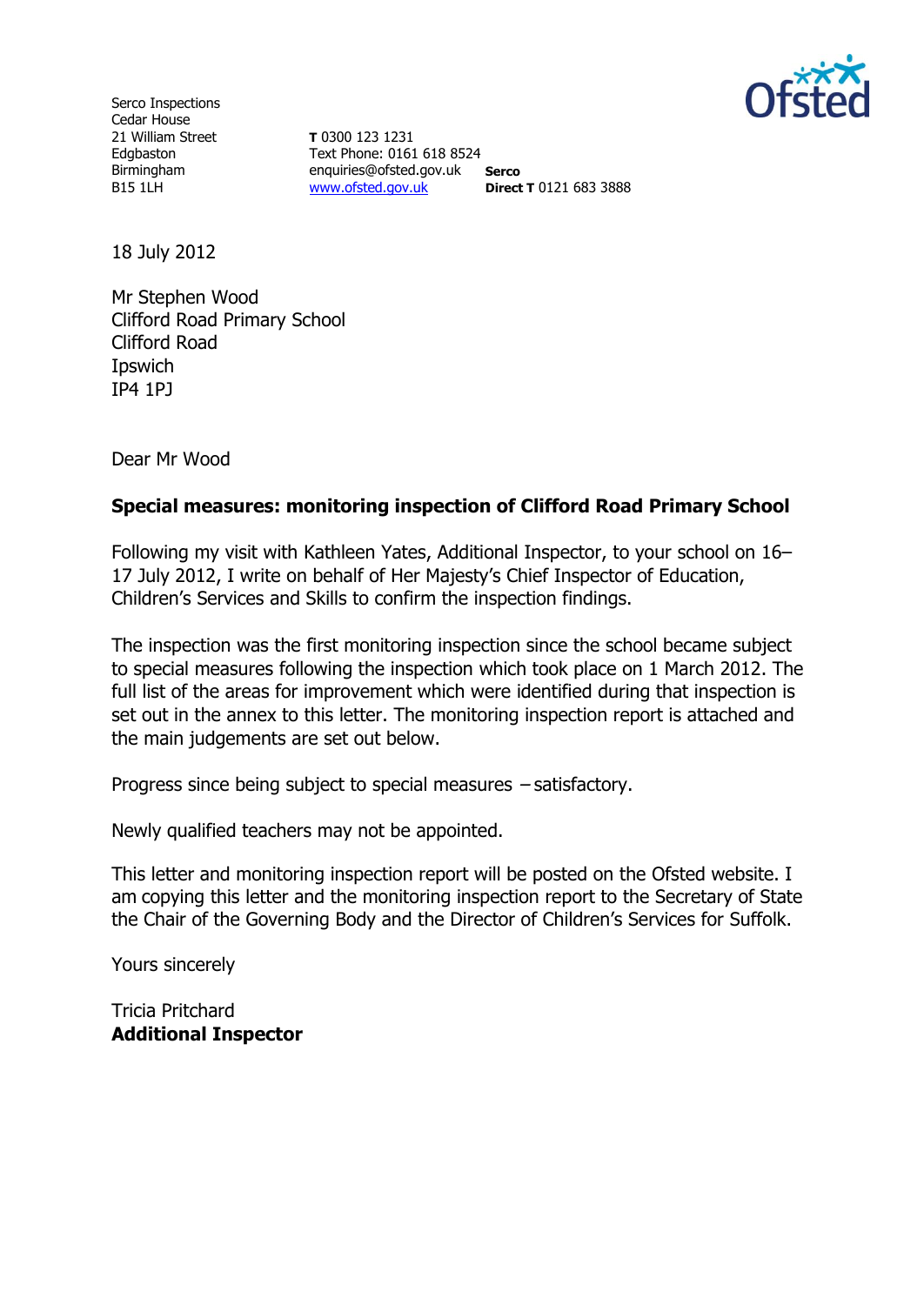

# **Annex**

## **The areas for improvement identified during the inspection which took place in March 2012**

- Raise attainment and ensure that all pupils make at least the expected progress in English by the end of Key Stages 1 and 2 by:
	- improving pupils' skills in constructing sentences, punctuation and spelling
	- ensuring all teachers have similarly high expectations of the presentation of work and developing a whole-school approach to the teaching of handwriting and correct letter formation
	- increasing the opportunities for writing at length in English and across the curriculum.
- **IMPROVE THE GUALARY OF teaching and learning so that teaching is consistently** good or better and eliminate inadequate teaching by:
	- ensuring that assessments are accurate and used effectively to plan work that challenges and matches closely the needs and abilities of all groups of pupils
	- developing a whole-school approach to planning lessons, and ensuring plans include clear learning objectives and are consistent across year groups
	- developing and implementing a whole-school marking policy, ensuring that target setting and marking procedures consistently give pupils a clear understanding of their next steps for learning
	- rigorously monitoring and evaluating pupils' work and the quality of teaching across the school, putting the emphasis on pupils' learning, and increasing teachers' accountability for the progress made by pupils.
- **IMPROVE THE EFFECT IVELESS OF leaders and managers at all levels by:** 
	- reviewing and revising the roles and responsibilities of the leadership team so that it is more effective in driving school improvements
	- developing a rigorous approach to assessing attainment in reading and writing so that data used for tracking pupils' progress are reliable and accurate
	- developing the role of the governing body in monitoring and evaluating the work of the school, and holding leaders to account.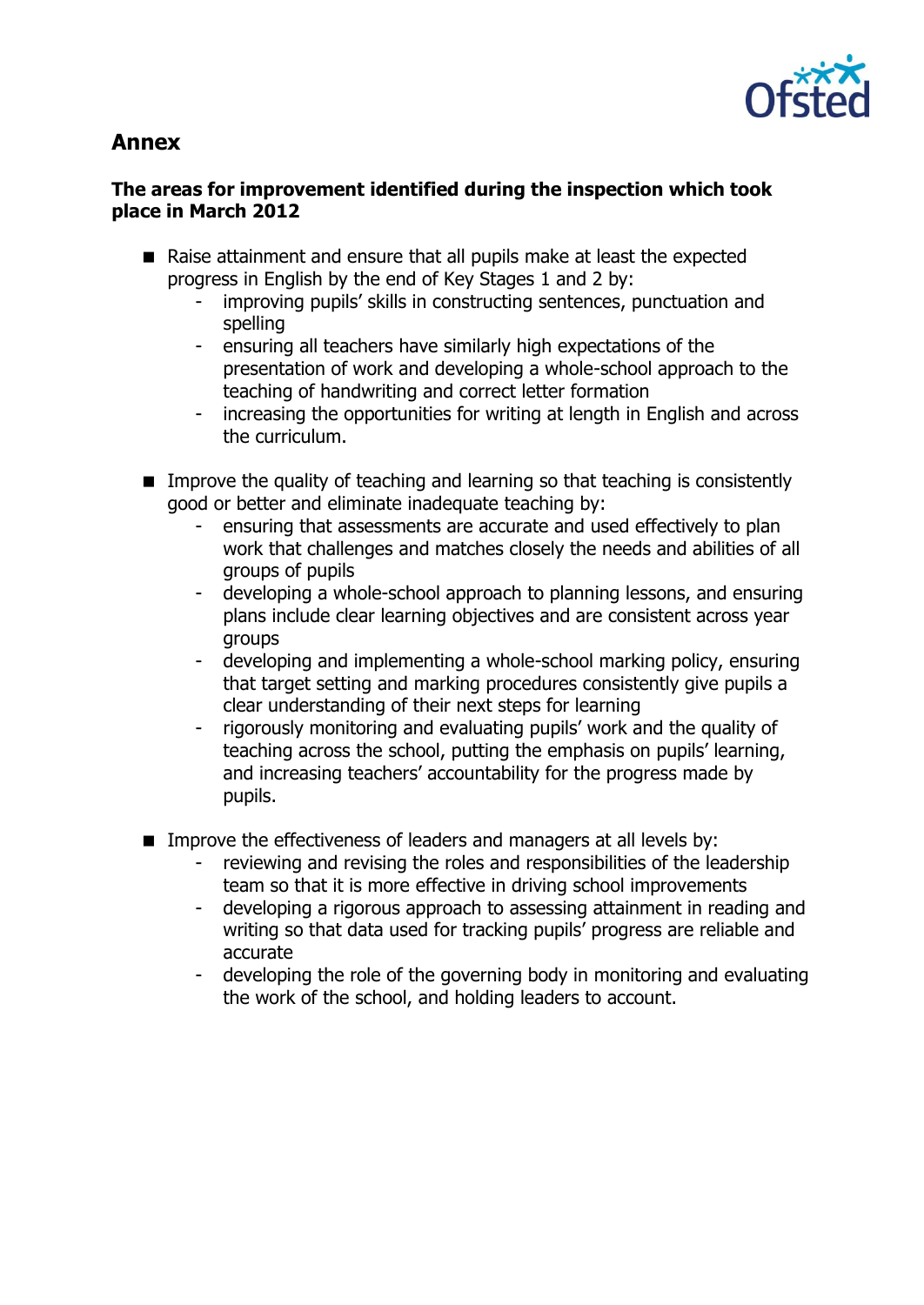

# **Special measures: monitoring of Clifford Road Primary School**

### **Report from the first monitoring inspection on 1-2 March 2012**

#### **Evidence**

The inspectors observed 18 parts of lessons, listened to pupils read, looked at a sample of pupils' work from every class, scrutinised documents relating to pupils' progress, raising achievement and the safeguarding of pupils, and met with the headteacher, groups of pupils, staff, parents and carers, the Chair and Vice Chair of the Governing Body and a representative from the local authority.

### **Context**

There have been no changes in staffing since the inspection in March 2012. The local authority has appointed an additional governor.

### **Achievement of pupils at the school**

The school has made satisfactory progress in raising attainment in English since the last inspection. Although the attainment of Year 6 pupils in 2012 is below the national average in writing, it has improved since 2011. The proportion of Year 6 pupils attaining national expectations has risen by 16% and the proportion of pupils exceeding national expectations has risen by 8%. Similarly, the current Year 2 pupils have made satisfactory progress in writing and their attainment in writing is in line with the national average. Most classes have met or exceeded their reading and mathematics targets, but not their writing targets.

Pupils have a satisfactory understanding of different writing genres because they now have more opportunities to write for different purposes and audiences across the curriculum. However, not all pupils make fast enough progress in lessons because the emphasis is more on completing a piece of writing and proceeding to the next topic instead of improving a piece of writing so that the quality of their writing gets better each time.

Pupils' spelling and grammar are better in some classes than others. This is because not all teachers pay sufficient attention to correcting errors. Too few pupils take a pride in presenting their work well. This is partly due to the fact that there are too many bits of paper stuck into books which makes them look untidy. However, the school is not modelling good practice in terms of presentation. Classrooms are untidy and cluttered which restricts space for pupils to work, and wall displays are not of high quality. The school is beginning to develop a whole-school approach to handwriting, but it has yet to have an impact on ensuring that all pupils form their letters correctly. Children in the Early Years Foundation Stage make good progress with their handwriting.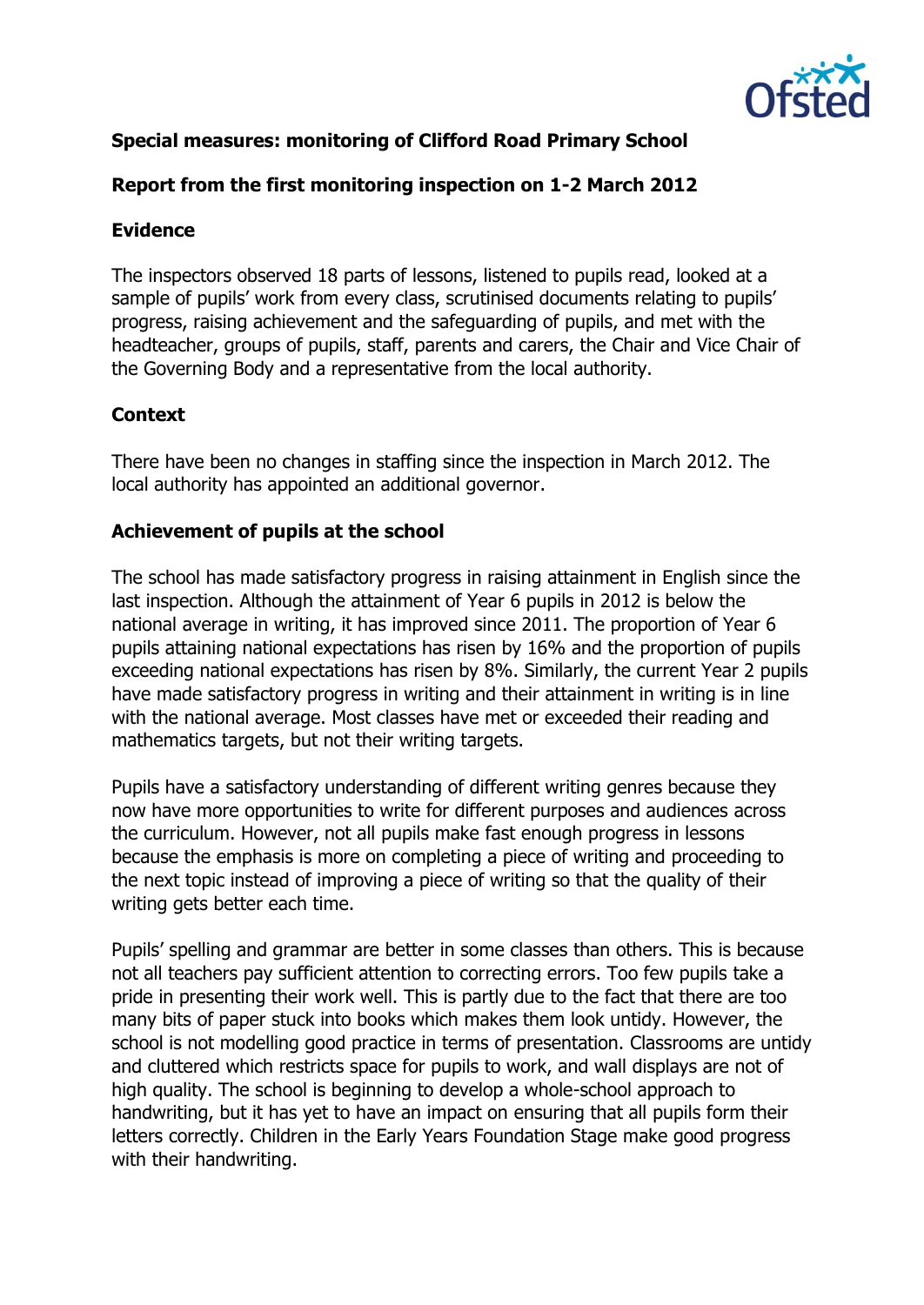

Reading standards at the end of Year 2 and Year 6 are in line with the national average. Weaker readers often find it difficult to link sounds and letters to read unfamiliar words, although they can usually make a good attempt at deducing words from pictures. Across the school, not all pupils who are working independently in guided reading sessions make as much progress as they could. When pupils are asked to choose a book, they find it difficult because the books are so tightly packed in book boxes. As a result, they spend too much time choosing and too little time reading.

The end-of-Key Stage 2 results for Year 6 pupils are above the national average for mathematics and below for English. At the end of Key Stage 1, Year 2 pupils have attained levels for reading, writing and mathematics which are in line with the national average. Those currently in the Early Years Foundation Stage have made good progress in all areas of learning and their attainment is above national expectations for their age.

In most classes, girls do better than boys in reading and writing and boys do better than girls in mathematics. Disabled pupils and those with special educational needs, and also those at an early stage of learning English, are well supported in class and make satisfactory progress. There is little difference between the progress of pupils eligible for free school meals and that made by other pupils.

Progress since the last section 5 inspection on the area for improvement:

 Raising attainment and ensuring that all pupils make at least the expected progress in English by the end of Key Stage 1 and Key Stage 2 – satisfactory.

# **The quality of teaching**

The school has taken appropriate steps to eradicate inadequate teaching and is providing satisfactory professional development opportunities for staff to improve the quality of their teaching. Overall, teaching is consistently good in Year 1 and the Early Years Foundation Stage. In other year groups, there is more satisfactory teaching than good teaching.

The best lessons are characterised by good planning with clear learning objectives and well-focused activities which meet the needs of all groups of learners. Good teaching was observed in a Year 6 mathematical investigations lesson where pupils' thinking was challenged well. The less successful lessons are characterised by too much 'teacher talk' and too little pupil participation.

Teachers are now assessing their pupils more regularly. Teacher assessment is accurate in Year 6 and becoming more accurate in other classes. However, not all teachers are using the outcomes of assessment to plan effectively for the different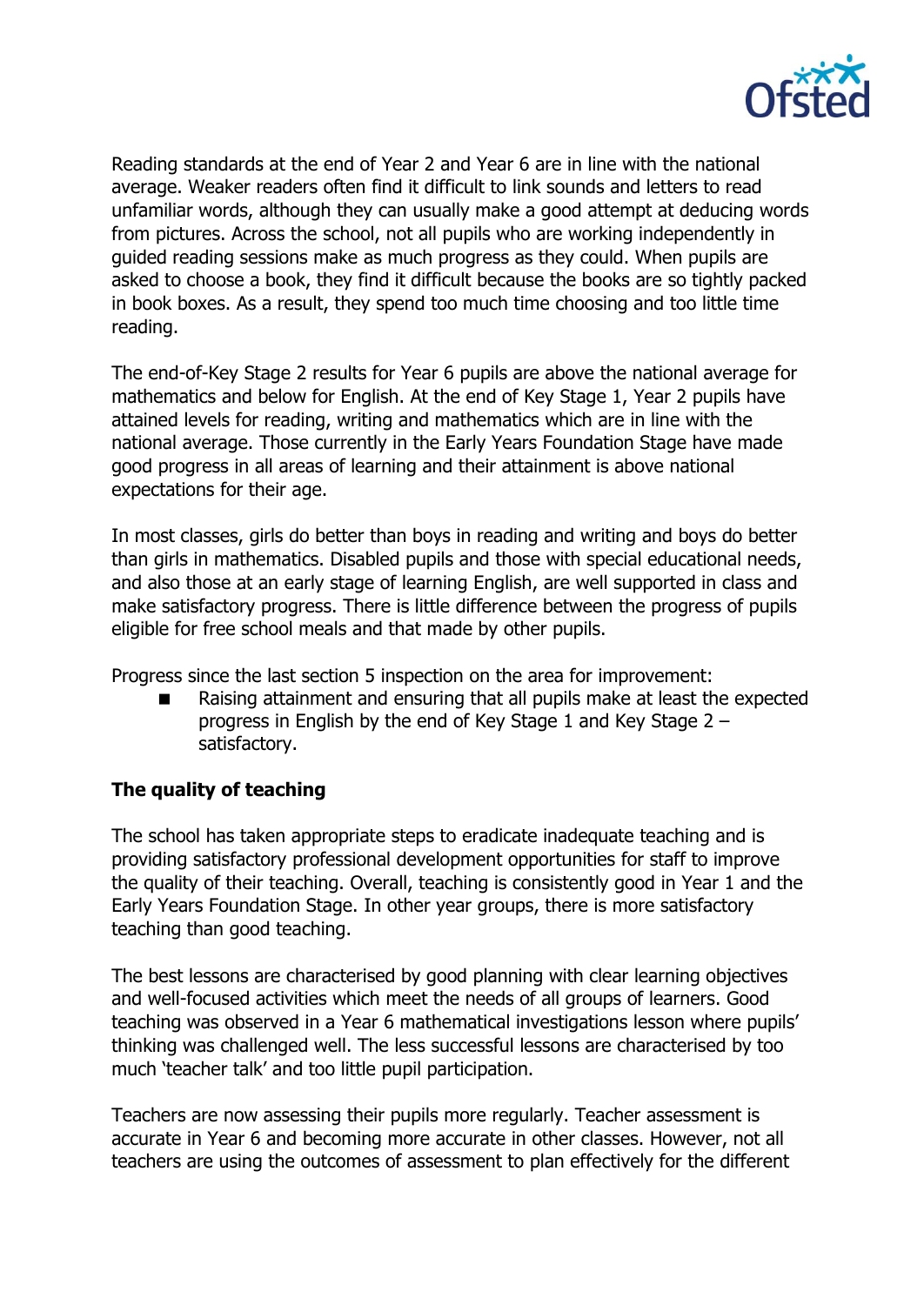

ability groups within their classes and not all class teams plan together. Consequently, this leads to inconsistency in the quality of learning between two classes in a year group. Marking is improving, but not all pupils are responding to the next steps guidance they are given. Furthermore, teachers are not checking that pupils have taken on board their comments.

Teaching assistants are well deployed to support the learning of pupils with special educational needs and those at an early stage of learning English.

Progress since the last section 5 inspection on the area for improvement:

 Improve the quality of teaching and learning so that teaching is consistently good and eliminate inadequate teaching – satisfactory.

#### **Behaviour and safety of pupils**

Pupils' behaviour is satisfactory. Attendance is in line with the national average and pupils arrive punctually. Pupils say that they feel safe and that bullying is rare. They understand the risks of cyber bullying. In class, they demonstrate good attitudes to learning when learning proceeds at a good pace. Pupils lose interest when the teacher spends too much time talking at the expense of involving them in discussion. Behaviour is generally well managed, although noise levels in some classes are too high at times and this hinders pupils' learning.

#### **The quality of leadership in and management of the school**

Leaders and managers in the school are providing a stronger lead with much help from the local authority and a Local Leader in Education from a neighbouring school. They are monitoring more rigorously the quality of teaching and learning in lessons, but they are not monitoring rigorously enough the quality of the learning environment. For example, pupils do not have access to a well-organised and stimulating library to foster their love of reading. The organisation of books in classrooms is also poor and many books are too old.

The roles and responsibilities of the senior leadership team are now defined clearly. The phase leaders and subject leaders are enthusiastic and ready to take a greater role in monitoring teaching and learning. The impact of their leadership on accelerating pupils' progress will be a focus for the next monitoring visit.

The accuracy of self-evaluation is improving as it is now underpinned by a systematic analysis of pupils' progress. The school's literacy plan has lacked clear success criteria and there is no specific action plan for mathematics; both of these are work in progress.

Governance has been strengthened and the governing body is providing more challenge. Communication with parents and carers is good. Governors, parents and